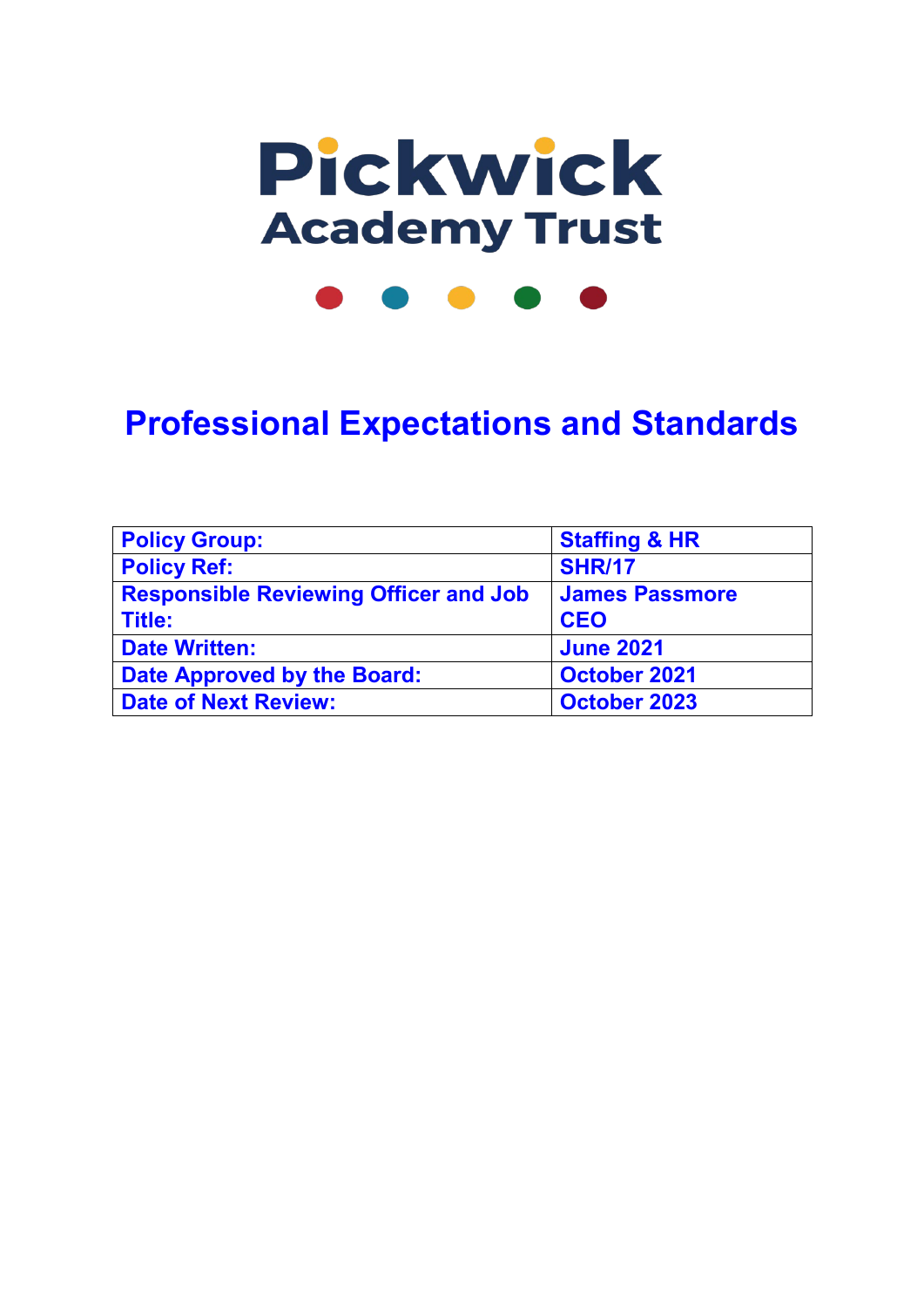## **1. Introduction**

- a. Pickwick Academy Trust has previously had separate policies relating to the Professional Expectations and dress codes of different staff, visitors, volunteers and students, and Trustees and Governors.
- b. This Professional Expectations and Standards Policy is an amalgamation of the three separate policies.
- c. Pickwick Academy Trust is committed to providing positive academic, social and emotional outcomes for the children in its schools, underpinned by a strong safeguarding ethos. The Trust is committed to the welfare of its staff, who are expected to adhere to the highest standards of professional behaviour to maintain confidence and respect of parents, colleagues, local community and stakeholders.

## **2. Purpose and Scope**

- a. The purpose of this policy is to provide clarity on Pickwick Academy Trust's Professional Expectations and Standards for all adults operating in a professional capacity associated with the Trust.
- b. This policy applies to staff, volunteers, students, trainee teachers, apprentices, visitors, Governors, Trustees and Members working in and supporting Pickwick Academy Trust schools.
- c. All of these groups of people will be made aware of the content of this policy and are required to adhere to the expectations and standards set out in it.
- d. Parents/carers of children in the Trust's schools expect the highest standard of behaviour from all adults working in and supporting the Trust.
- e. For staff working in a Trust's school, including those working at the Trust's central offices, this Policy should be read in conjunction with the school's Safeguarding and Child Protection and Staff Code of Conduct/Staff Behaviour Policy.

### **3. Responsibilities and Accountabilities**

- a. The Trust Board is responsible for approving and reviewing this policy, and ensuring it reflects the ethos of the Trust.
- b. Members, Trustees, Governors and the Trust's central team are responsible for ensuring they comply with the content of the policy, particularly when visiting schools or attending meetings. Governors should also ensure they adhere to the Trust Code of Conduct for Governors set out the Pickwick Academy Trust Local Governance Committee Handbook.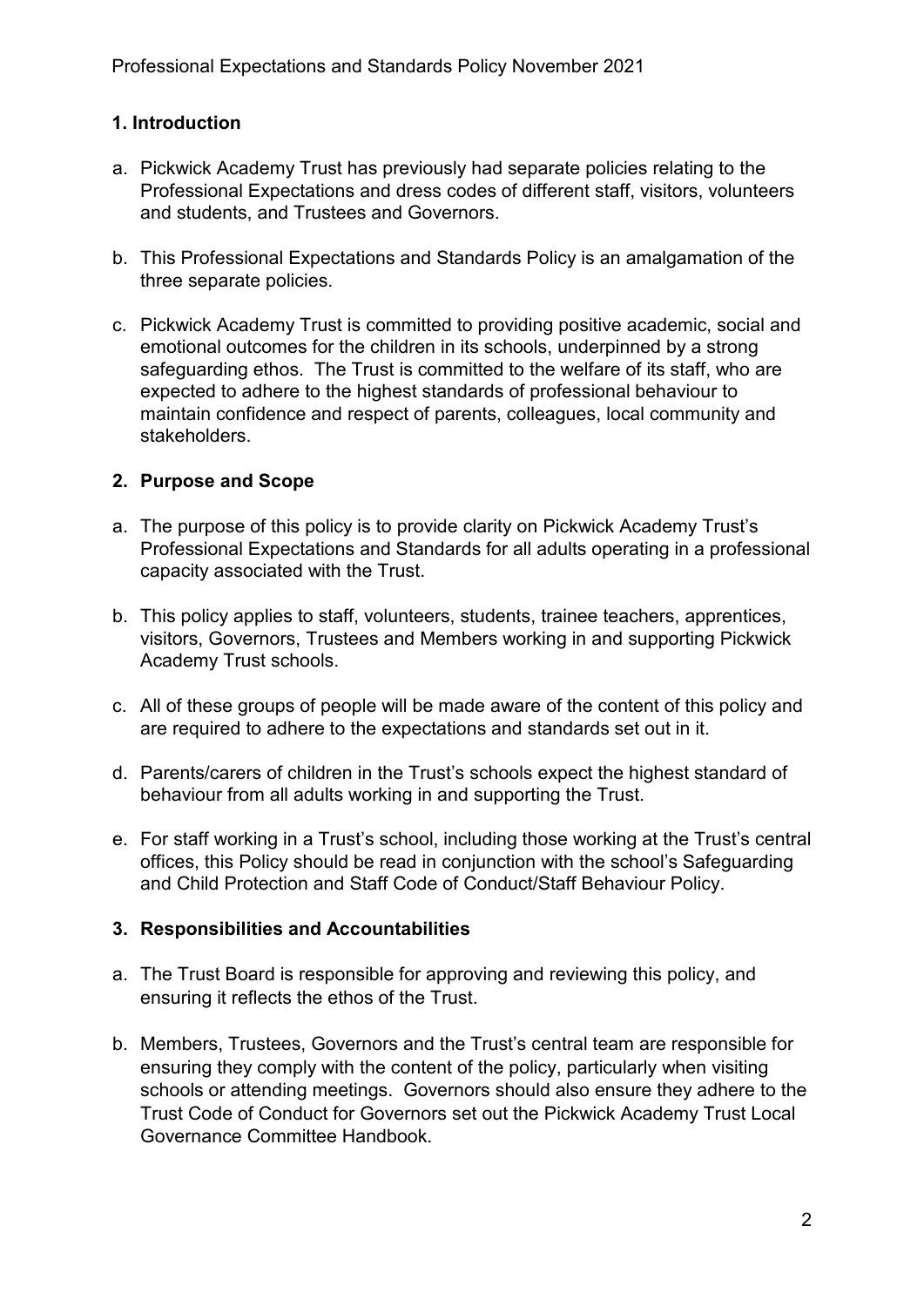- c. The CEO is responsible for the broadcast of this policy across the Trust and for its promulgation through the Executive Headteachers, Headteachers and Heads of School.
- d. Headteachers and Heads of School are responsible for implementing this policy within their schools and for monitoring compliance by their staff, students, volunteers and visitors.
- e. Staff are responsible for complying with the requirements in this policy.
- f. Students, volunteers and visitors are responsible for complying with the requirements in this policy.
- g. Trust and school staff induction leaders are responsible for ensuring this policy is shared with all staff as part of their Induction process.

### **4. Definitions / explanations of terms used**

- a. Where the terms 'staff', 'staff members' or 'employee' are used, this refers to all adults working in and/or supporting the work of Pickwick Academy Trust – this includes Trustees, Governors, staff, visitors, apprentices, trainee teachers, volunteers and students.
- b. If something only applies to one or more specific groups, these are specified by name, e.g. Trustees.

### **5. Dress Code and Appearance**

- a. Members of staff represent their school and the Trust, and their appearance will have an impact on the image the school/Trust portrays to pupils, parents, visitors and the local community. It is therefore important to set a standard of appropriate dress.
- b. It is recognised that employees represent a wide range of backgrounds, cultures, ages and tastes and staff should exercise considered judgement when choosing the clothing they wear for work.
- c. This dress code has taken account of:
	- 'Article 9 of the Human Rights Act': Freedom of thoughts, conscience and religion
		- o Everyone has the right to freedom of thought, conscience and religion; this right includes freedom to change his religion or belief and freedom, either alone or in community with others and in public or private, to manifest his religion or belief, in worship, teaching, practice and observance.
		- o Freedom to manifest one's religion or beliefs shall be subject only to such limitations as are prescribed by law and are necessary in a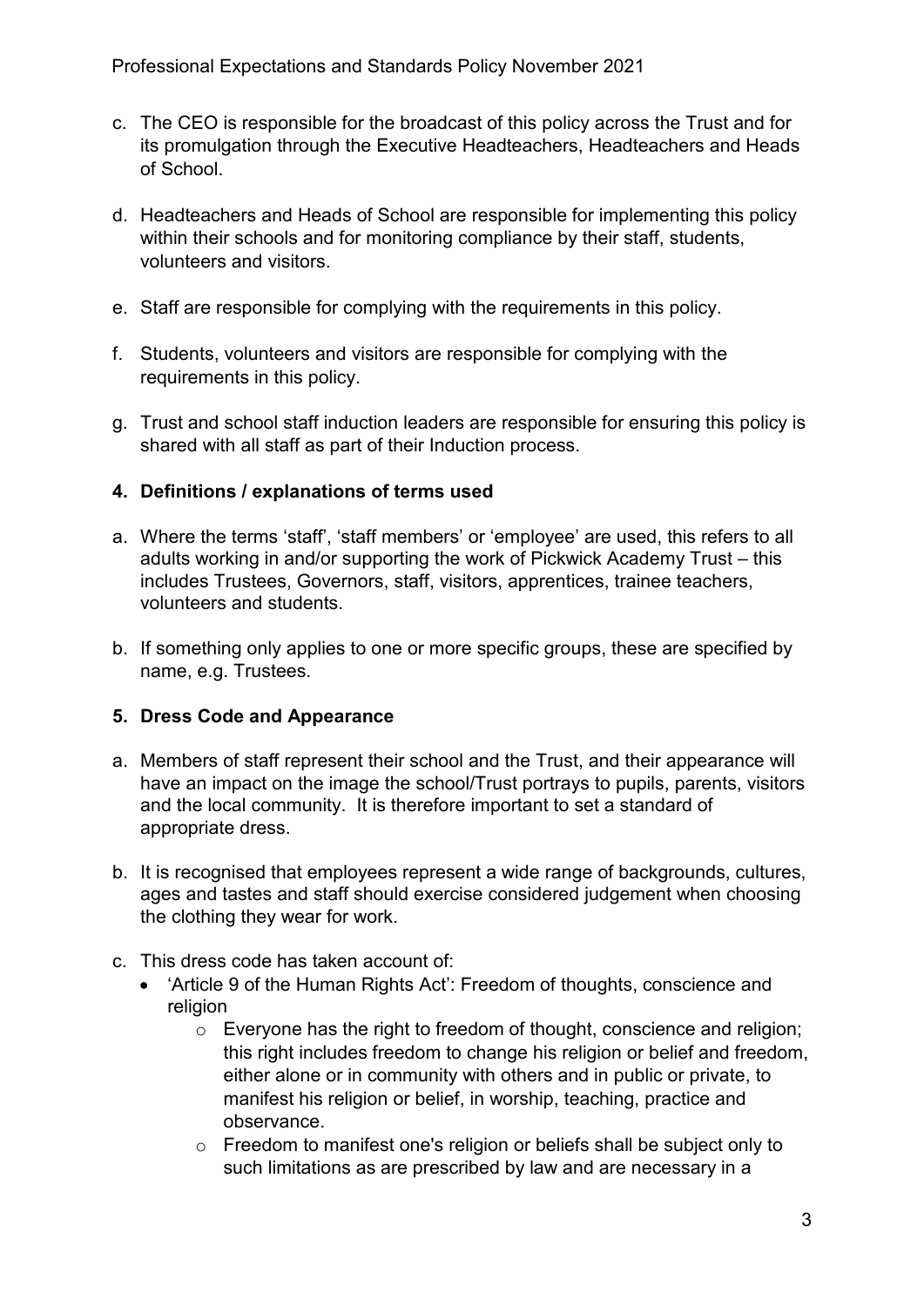democratic society in the interests of public safety, for the protection of public order, health or morals, or for the protection of the rights and freedoms of others.

- The Equality Act (2010)
	- $\circ$  It shall be the duty of a body to:
		- a. Eliminate harassment, discrimination and victimisation
		- b. Advance equality of opportunity

c. Foster good relationships between persons of the same and different protected characteristics

- d. Working in a school environment is a professional vocation and high standards of professionalism are required. Adhering to this dress code:
	- Helps set and maintain reasonable standards of practice that are also enshrined in the Teachers' and Headteachers' Standards
	- Ensures staff are seen to support (by setting a good example) the school's uniform policies and expectations, and helps staff to act as suitable role models for children
	- Ensures that staff appearance does not compromise the Trust's reputation
	- Supports and maintains good health and safety practice
	- Helps the Trust comply with relevant legislation
	- Limits the likelihood of causing embarrassment to pupils, parents, colleagues or other stakeholders
- e. Staff are expected to dress professionally and appropriately for the role they are undertaking. This may vary according to the role of the individual and the duties being performed on particular occasions (e.g. an EYFS teacher is likely to dress differently to a caretaker) in order to comfortably complete the work, but in all cases, the individual should appear well presented, clean and tidy, and clothing and footwear should be suitable for safe working in a school.
- f. No aspect of an employee's dress or appearance should be politically motivated, sexually provocative or revealing, discriminatory, insensitive or offensive.
- g. Jewellery and piercings should not be worn excessively nor amount to an unacceptable risk either to the employee or to the pupil.
- h. Hair should be kept tidy and out of the employee's face, and nails should be kept at a length where they are unlikely to amount to a risk, prevent completion of tasks or cause harm to pupils.
- i. If visible, tattoos must not cause offence to others; if tattoos are likely to cause offence, they must be covered up whilst on duty.
- j. High standards of personal cleanliness and hygiene should be maintained at all times.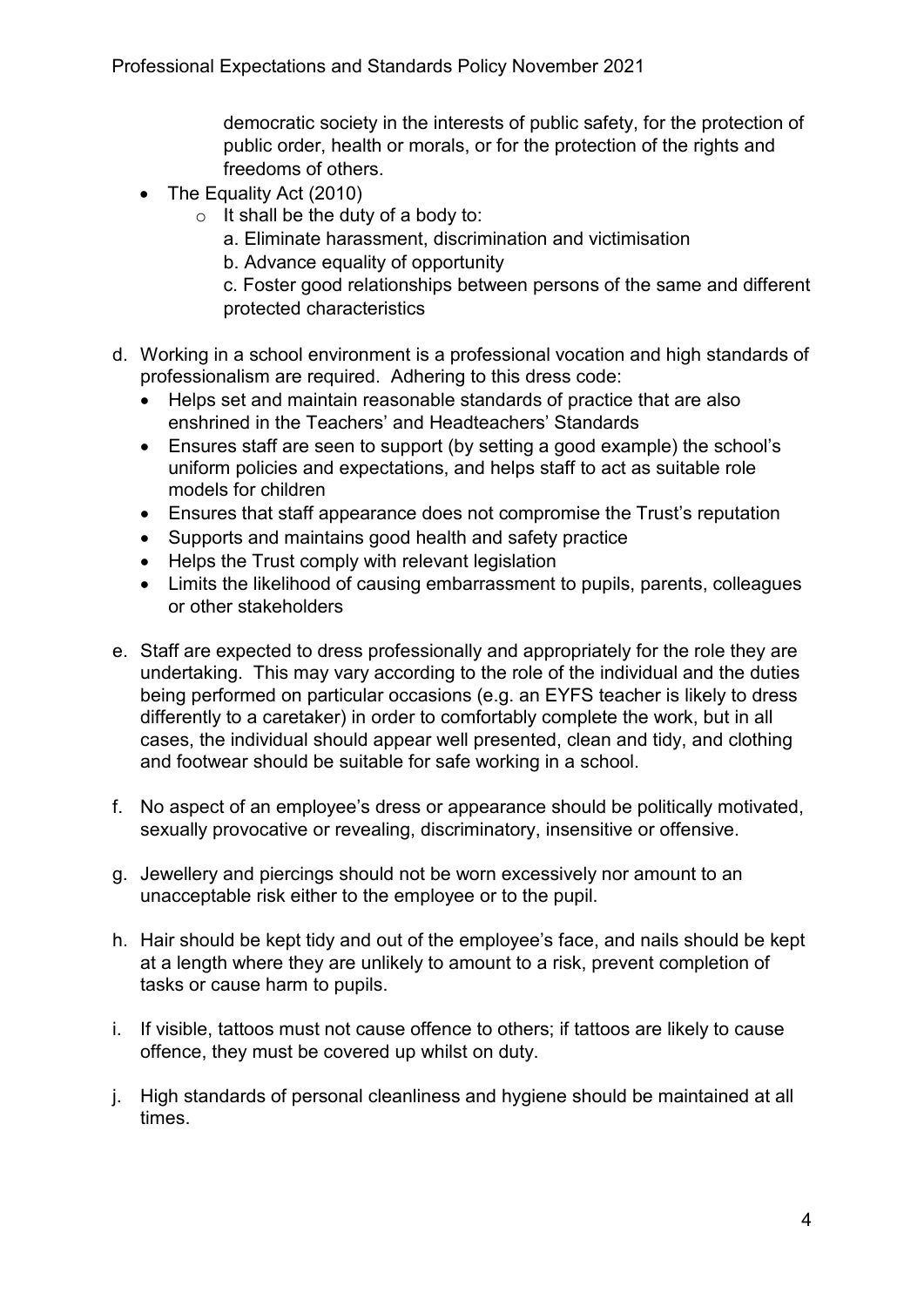k. The dress code may be relaxed in certain circumstances such as outdoor/adventure visits, staff training days, charity days etc (at the Headteacher's/Head of School's or CEO's discretion).

## **6. Attendance**

- a. The Trust expects that staff members will:
	- Attend work in accordance with their contract of employment and associated terms and conditions in relation to hours, days of work and holidays;
	- Make routine medical and dental appointments outside of their working hours where possible;
	- Refer to the Trust's Managing Absence and Ill-Health Policy if they need time off for any reason other than personal illness;
	- Follow the Trust's absence reporting procedure when they are absent from work due to illness or injury;
	- Attend staff training.
- b. Trustees and Members are expected to attend Board meetings, and send apologies in the event of not being able to attend.
- c. Governors are expected to attend Local Governance Committee meetings (and send apologies in the event of not being able to attend) and carry out Link Governor visits to their schools.

### **7. Professional Behaviour and Conduct**

- a. The Trust believes everyone who works in and supports its schools is responsible for their own actions and behaviour; they should avoid any conduct which would lead any responsible person to question their motives and intentions.
- b. The Trust believes that everyone in the Trust's community and external contacts should be treated with dignity and respect.
- c. The use of foul and abusive language will not be tolerated
- d. The Trust and its staff will be mindful of the use of language or vocabulary that has negative historical connotations in our society, and will discontinue the use of these words or phrases
- e. Discrimination, bullying, harassment or intimidation, including physical, sexual and verbal abuse, will not be tolerated.
- f. Personal and political opinions must not interfere with the provisions of balanced professional advice or the duty to carry out those policies.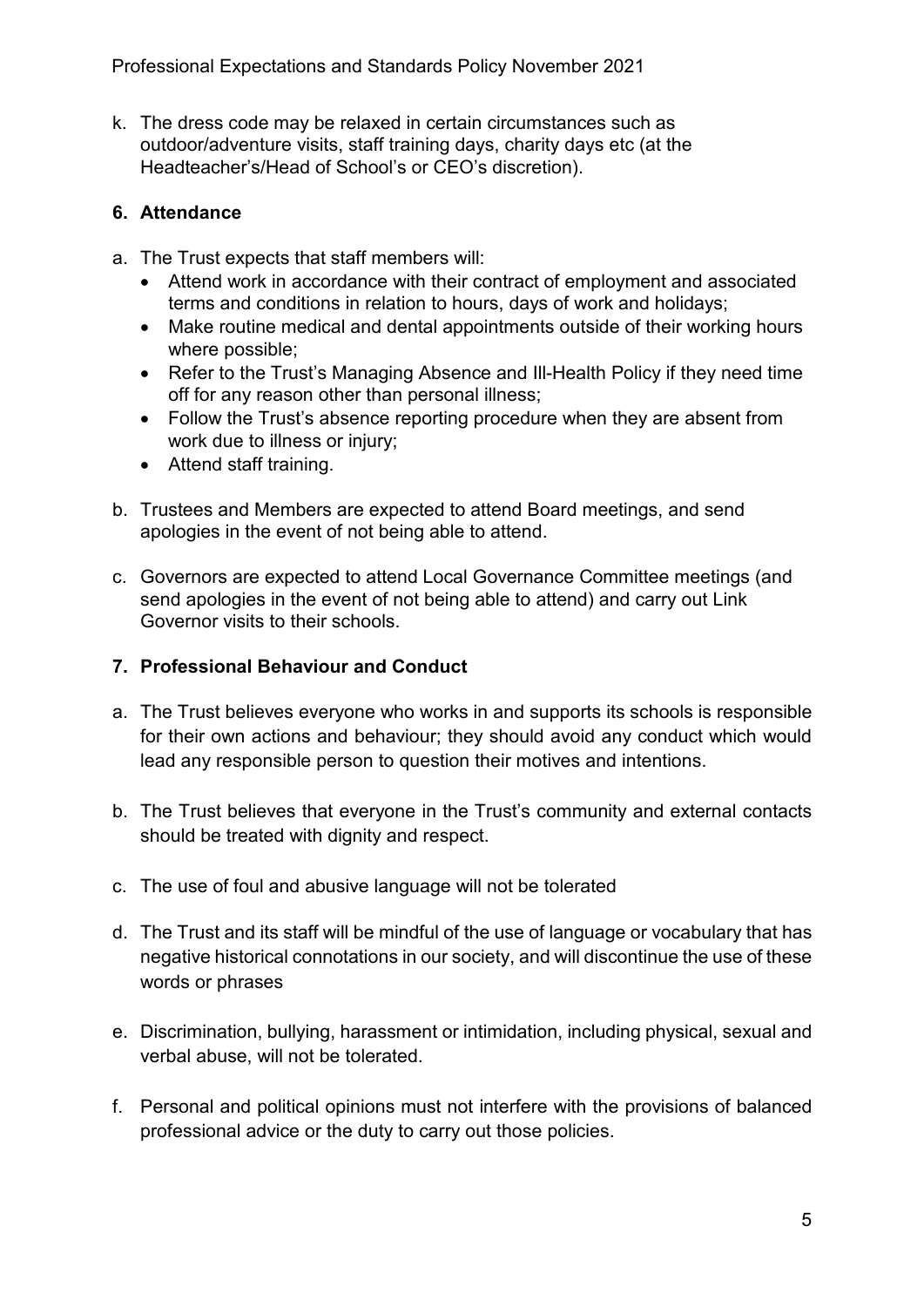- g. The Trust expects everyone to work in an open and transparent way; the same professional standards should always be applied regardless of individual characteristics which include age, disability, gender, language, race, religion or belief and/or sexual orientation.
- h. The Trust expects everyone to monitor and review their personal practices and ensure they behave appropriately*.*
- i. Members, Trustees and Governors should attend regular training specifically around governance in order that they can fulfil their roles and responsibilities effectively.
- j. Trustees and Governors should be willing to take on specific responsibilities within the Board or Local Governance Committee, for example Safeguarding Lead, Health and Safety Lead or Pupil Premium Champion.
- k. Governors should also refer to the Trust Code of Conduct for Governors set out the Pickwick Academy Trust Local Governance Committee Handbook.
- l. Staff should also refer to their school's Staff Behaviour/Conduct Policy (bespoke to each school; based on LA model; linked to Safeguarding Audit)
- m. Any breach of this policy could result in action being taken under the 'Disciplinary Policy'

# **8. Conduct Outside of Work**

- a. Staff may undertake work outside of school, either paid or on a voluntary basis provided that it does not conflict with the interests of the school or Trust. The nature of the work cannot be seen to bring the school or Trust into disrepute.
- b. Staff must not engage in conduct outside of work or on social media which could seriously damage the reputation and standing of the school or the Trust; the employee's own reputation; or that of other members of the Trust community. In particular, criminal offences that involve violence, possession or use of illegal drugs or sexual misconduct are unacceptable.

### **9. Smoking, Vaping, Alcohol and Other Substances**

- a. Staff must not smoke or vape on the school premises.
- b. Staff must not smoke or vape whilst working with or supervising children off-site such as when on educational trips and visits.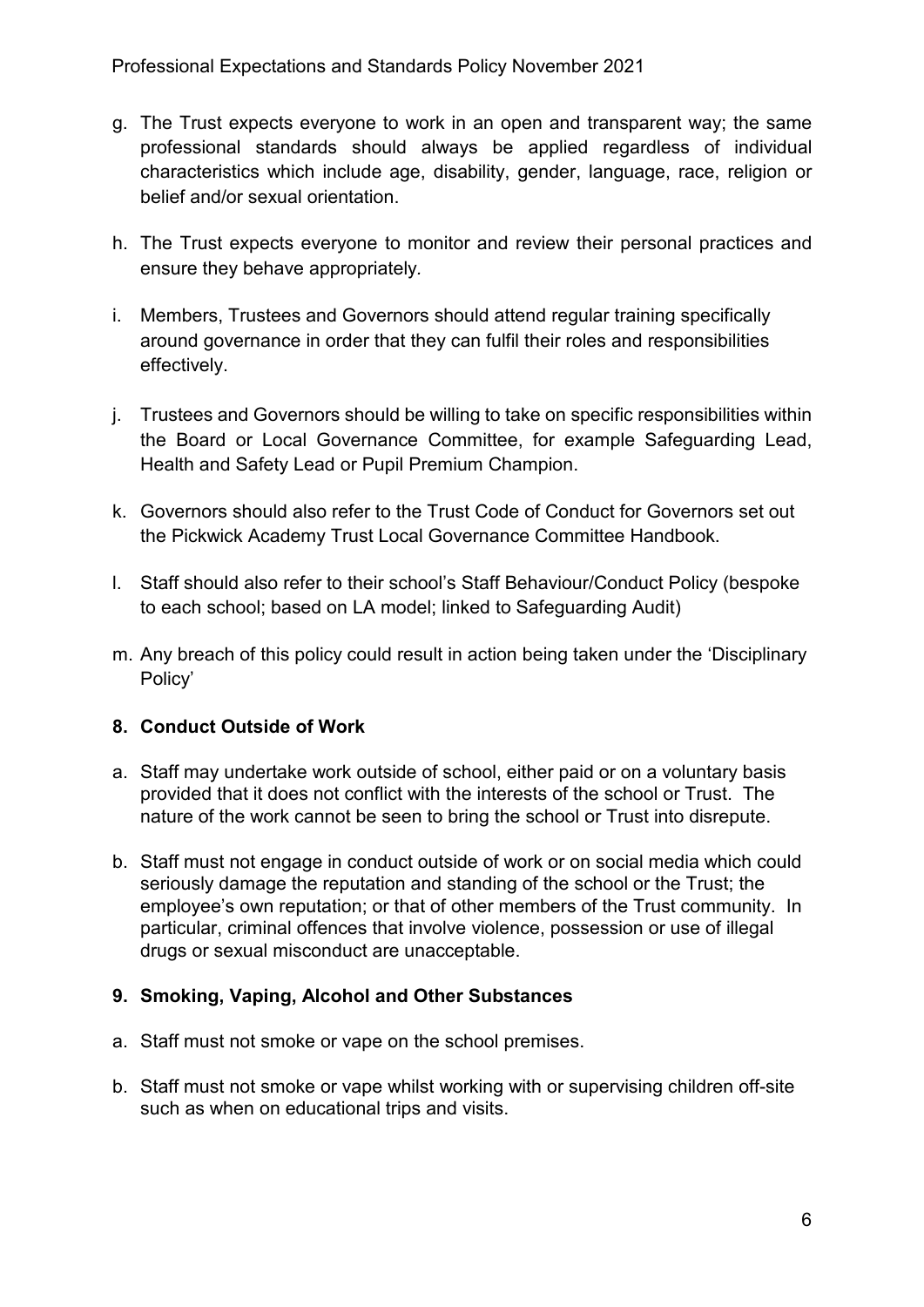- c. The taking of illegal drugs or alcohol during working hours is unacceptable and will not be tolerated. Staff members must never attend work under the influence of alcohol or illegal drugs.
- d. Please also refer to the Trust's Substance Abuse Policy

### **10.Health and Safety**

- a. The Trust requires that everyone is familiar with the Trust's Health and Safety Policy.
- b. The Trust requires that everyone complies with health and safety regulations and legislation, including accident reporting requirements.

## **11.Financial Inducements and Declarations of Interests**

- a. All staff and volunteers are required to declare their interests, both personal and financial, where the group or organisation they are affiliated with would be considered to be in conflict with the ethos of the Trust.
- b. See also the Trust's Gifts and Hospitality Policy.

### **12.Confidentiality**

a. The Trust expects that everyone within the school or Trust community will maintain confidentiality at all times and not disclose any sensitive information about the school or staff.

### **13.E-safety and Internet Use**

a. Please refer to the Trust's Data Protection and Secure Data Handling Policy and each school's Acceptable Use Policy

### **14.Equal Opportunities**

An Equality and Diversity Impact Assessment has been completed in order to ensure it complies with equality obligations outlined in discrimination legislation. The policy positively reflects the aims and ambitions of Pickwick Academy Trust.

### **15.References, acknowledgements and associated documents**

- a. This policy will be implemented in conjunction with other Pickwick Academy Trust polices in this group:
	- Complaints Policy
	- Data Protection Policy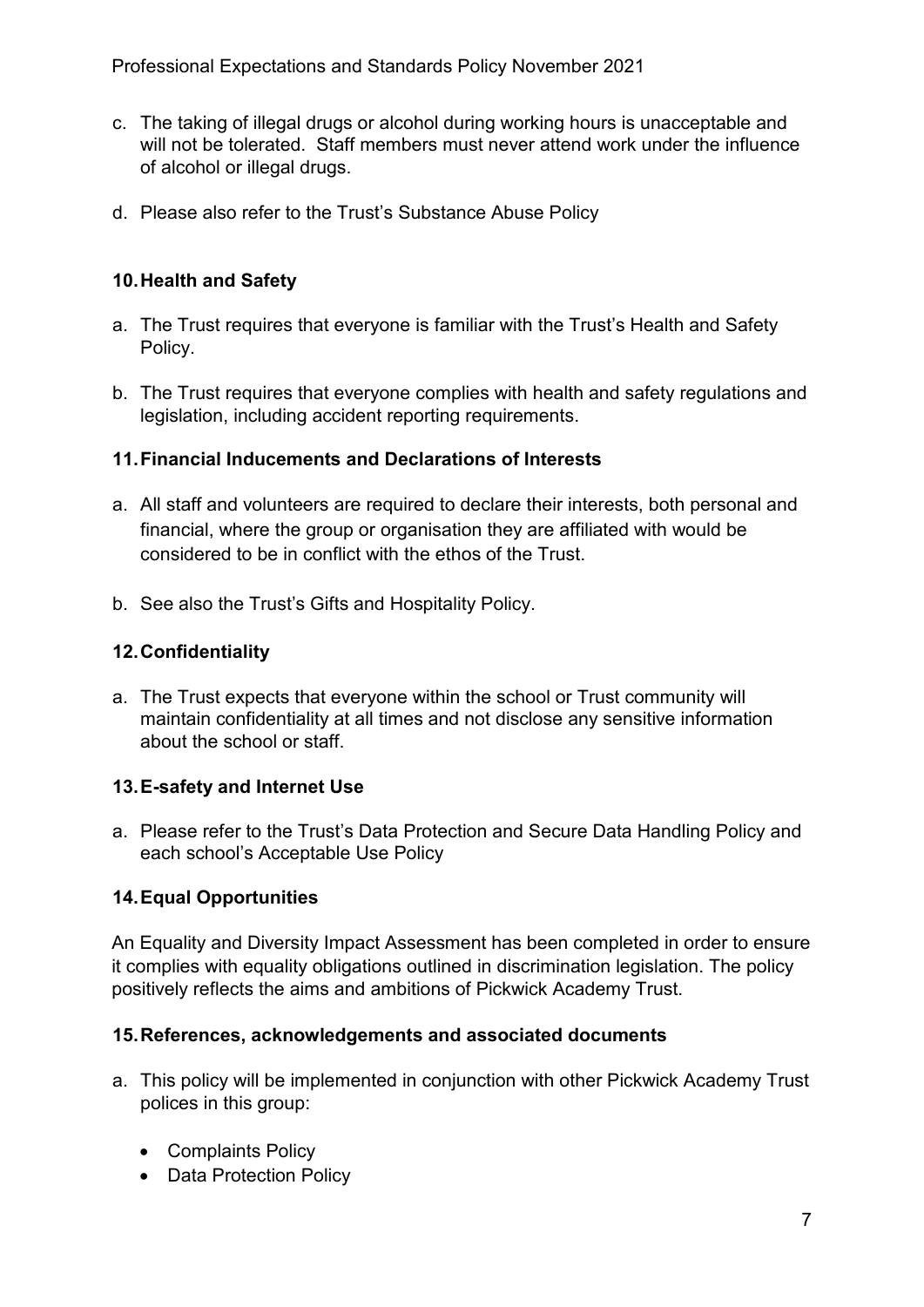- Gifts and Hospitality Policy
- Keeping Children Safe in Education
- Recruitment Policy
- Safeguarding Policy
- Substance Abuse Policy
- Staff Disciplinary Policy
- Whistleblowing Policy
- Acceptable Use Policies (school-based policies)
- Staff Behaviour Policies (school-based policies)

## **16.Appendices**

a. Appendix 1: Compliance form for signature